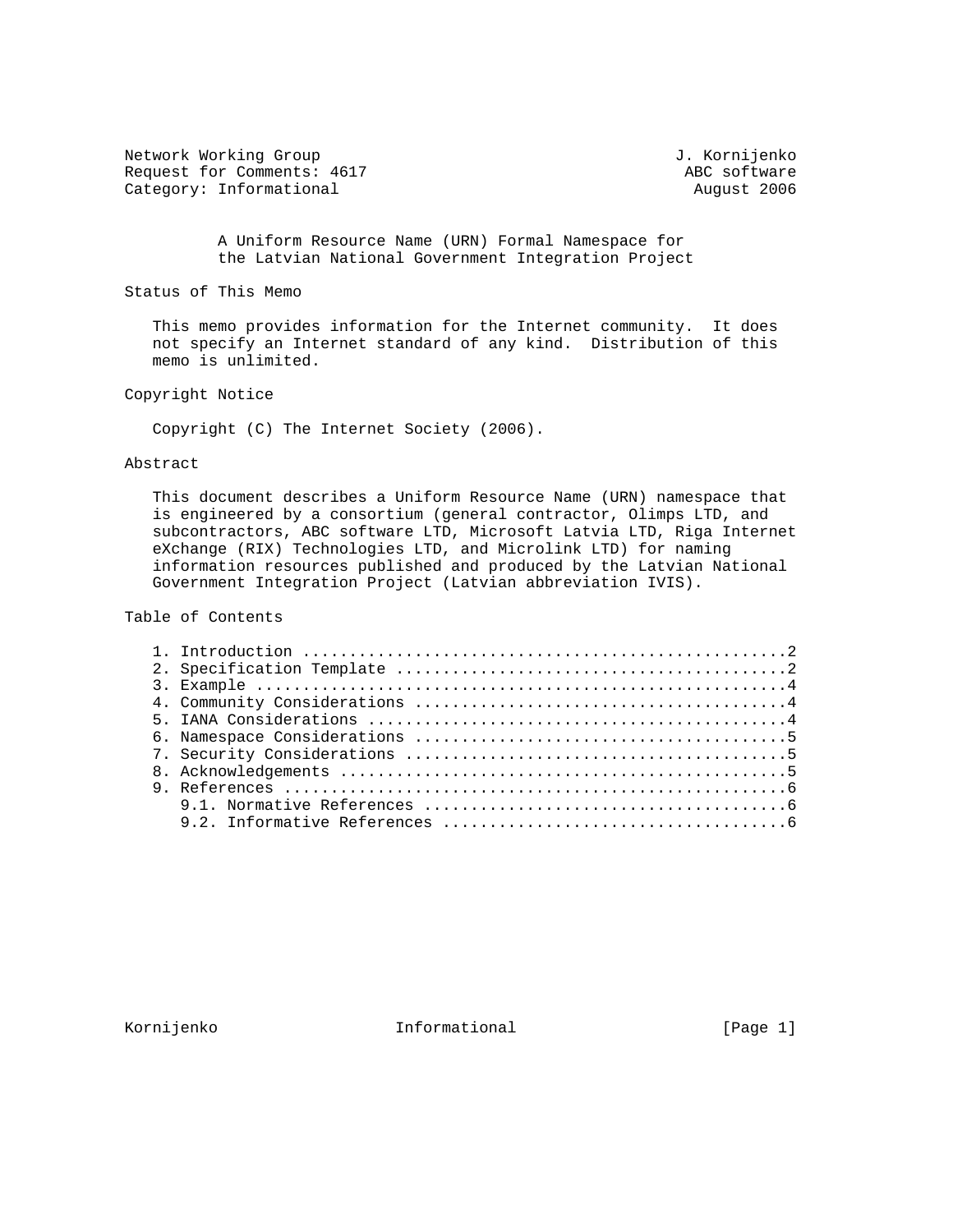1. Introduction

 The IVIS uses and produces many kinds of information resources such as E-services, E-service instances, specifications, standards, working documents, and XML schemas. An ID in IVIS has to be unique for global use every time.

2. Specification Template

Namespace ID:

"IVIS" requested according to [RFC3406].

Registration information:

 Registration Version Number: 1 Registration Date: 2006-MM-DD

Declared registrant of the namespace:

 Organization: ABC software LTD on behalf of The Secretariat of the Special Assignments Minister for Electronic Government Affairs Name: Jurijs Kornijenko Title: Software Architect Address: Tallinas - 51, Riga, LV-1012 Phone: +371 7082635 Email: j.kornienko@abcsoftware.lv

Declaration of structure:

 The Namespace Specific String (NSS) of all URNs assigned by the IVIS will have the following hierarchical structure (ABNF, according to [RFC4234]):

 $<$ NID>  $::=$  "IVIS"

<NSS> ::= <IVIS Org ID>:<ResID - suffix>

<IVIS Org ID> ::= 1\*<number> { subsystem ID from IVIS database}

```
\leqResID - suffix> ::= 1*(<upper> | <lower> | <number> | <other>)
{an ID generated by IVIS subsystem that is unique within
this subsystem}
```
Kornijenko 1nformational (Page 2)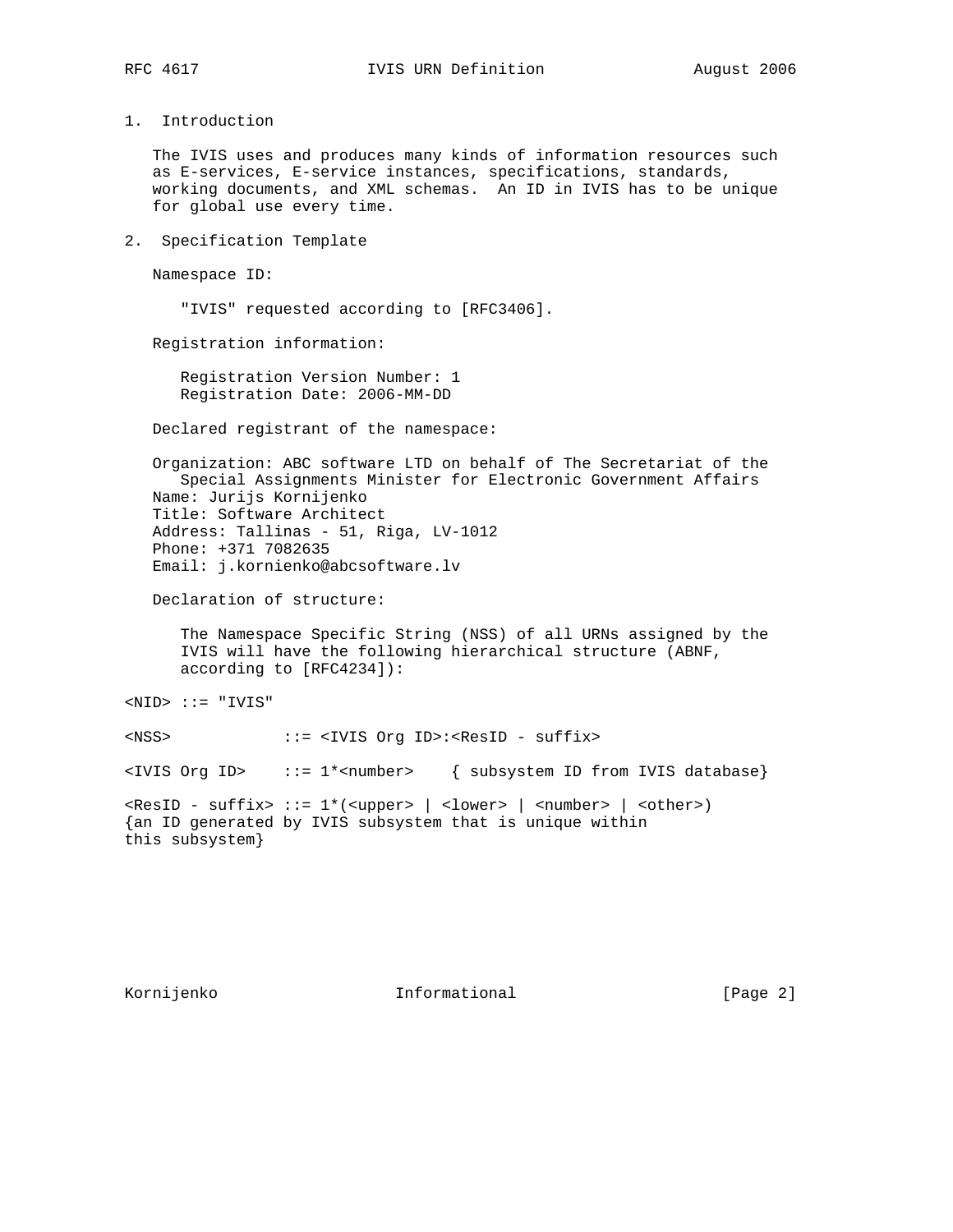| <other></other>   | $: :=$        | $\mathsf{H}$ ( $\mathsf{H}$<br>$" = "$<br>$\mathbf{u}=\mathbf{u}$ | $"$ ) "<br>" @ "<br>"!"    | $" + "$<br>$"$ ; "<br>$\mathsf{H}$ $\star$ $\mathsf{H}$ | Ш<br>$\mathbf{r}^{\mathrm{m}}$<br>"\$" | $^{\rm II}$ $ ^{\rm II}$ | $"$ ."            |                     |                   |
|-------------------|---------------|-------------------------------------------------------------------|----------------------------|---------------------------------------------------------|----------------------------------------|--------------------------|-------------------|---------------------|-------------------|
| <upper></upper>   | $=$           | "A"<br>" I "<br>" Q "<br>"Y"                                      | "B"<br>" ד<br>"R"<br>" Z " | "C"<br>"K"<br>"S"                                       | "D"<br>"L"<br>"T"                      | "E"<br>"M"<br>"U"        | "F"<br>"N"<br>"V" | "G"<br>" O "<br>"W" | "H"<br>"P"<br>"X" |
| <lower></lower>   | $: \, : \, =$ | "a"<br>" ' '<br>"g"<br>" $y$ "                                    | "b"<br>"i"<br>"r"<br>"Z"   | "C"<br>"k"<br>"s"                                       | "d"<br>"1"<br>"t"                      | "e"<br>"m"<br>"u"        | "f"<br>"n"<br>"v" | "g"<br>"0"<br>" w " | "h"<br>"p"<br>"x" |
| <number></number> | $: := "0"$    | "8"                                                               | "1"<br>" 9 "               | "2"                                                     | "3"                                    | "4"                      | "5"               | "6"                 | " 7 "             |

Relevant ancillary documentation:

IVIS ancillary documentation is under development.

Identifier uniqueness considerations:

 Uniqueness is guaranteed by the IVIS that issues the numbers. The numbers are not reassigned.

Identifier persistence considerations:

 Persistence of identifiers is dependent upon the persistence of the system name assignment by system name holders.

Process of identifier assignment:

 All the assignments of identifiers are fully controlled and managed by the IVIS and its subsystems.

Process of identifier resolution:

 The holders of system names are responsible for operating or delegating resolution servers for the system in which they have assigned URNs.

Rules for Lexical Equivalence:

The entire URN is case insensitive.

Kornijenko 1nformational (Page 3)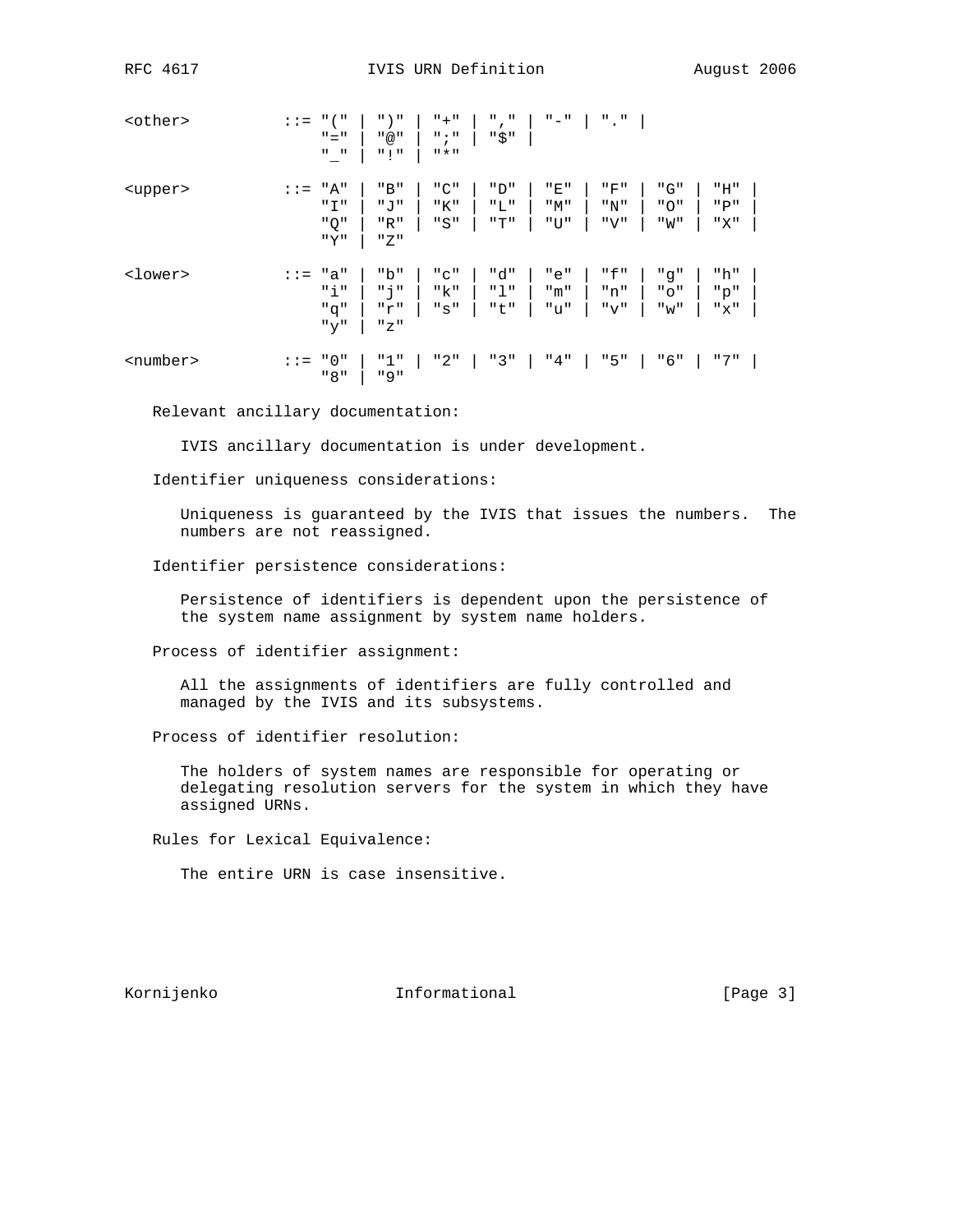Conformity with URN syntax:

 IVIS schema URN fully conforms to [RFC2141] syntax, except that symbols "'" and ":" were excluded from <other>.

Validation mechanism:

 <IVIS Org ID> could be validated by using a special IVIS database service. <ResID - suffix> could be validated by an appropriate subsystem.

Scope:

Global.

3. Example

 The following examples are not to be real. They are provided for pedagogical purposes only.

 URN:IVIS:000000:DOC-METADATA URN:IVIS:000000:NDR1021365

4. Community Considerations

 Every Latvian ministry's local authority produces many kinds of different documents, offers public services. Each of the information resources is already uniquely identified within an authority producer. The IVIS URN namespace helps unify information resource identifiers by using existent Latvian government authority identification procedures to produce E-services and different documents where many parties are involved. Any citizen or organization with Internet web browser capability will be entitled to access the namespace and its associated application, registration, and resolution services. The primary IVIS namespace usage is to identify information resources, such as XML messages, their schemas, and other resources, which can be public or have a special destination, when a few different parties are involved in the interchange.

5. IANA Considerations

 This document includes a RUN Network Identifier (NID) registration for IVIS for entry in the IANA registry of URN NIDs (see [RFC2434] for more information).

Kornijenko 100 Informational 1999 (Page 4)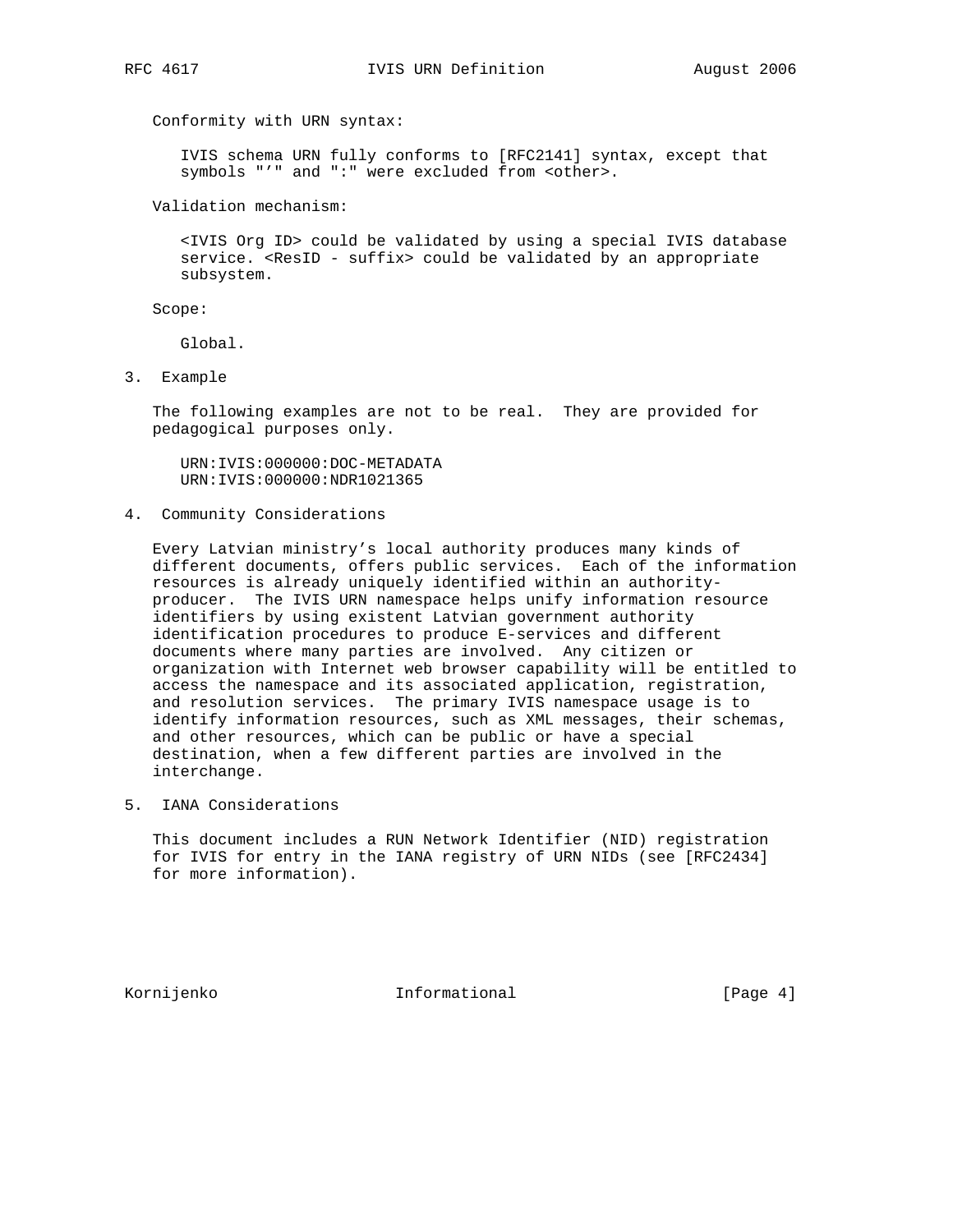6. Namespace Considerations

 To select necessary identifier schema, we spend a lot time and decided on URN, because an IVIS URN namespace has to resolve the following problems:

- Information resource uniqueness

 Uniqueness makes it possible to find a necessary resource and call it anytime. Uniqueness gives stability in message sending and storing operations.

- Namespace understandability

 IVIS URN consists of parts, which can guarantee namespace legibility.

- Information resource resolution

 One of the IVIS namespace parts identifies the place where the resource can be found (resolved).

 Therefore, a new URN assignment is required, and individual URNs shall be assigned through the process of development of each XML schema.

7. Security Considerations

 There are no additional security considerations besides those normally associated with the use and resolution of URNs in general.

8. Acknowledgements

 Since the specification described in this document is derived from [RFC3305], [RFC3616], [RFC3986], [RFC3622], and [RFC3406] the acknowledgements in those documents still apply. In addition, the author wishes to acknowledge Leslie Daigle, Ted Hardie, and Dinara Suleymanova for their suggestions and review.

Kornijenko 100 Informational (Page 5)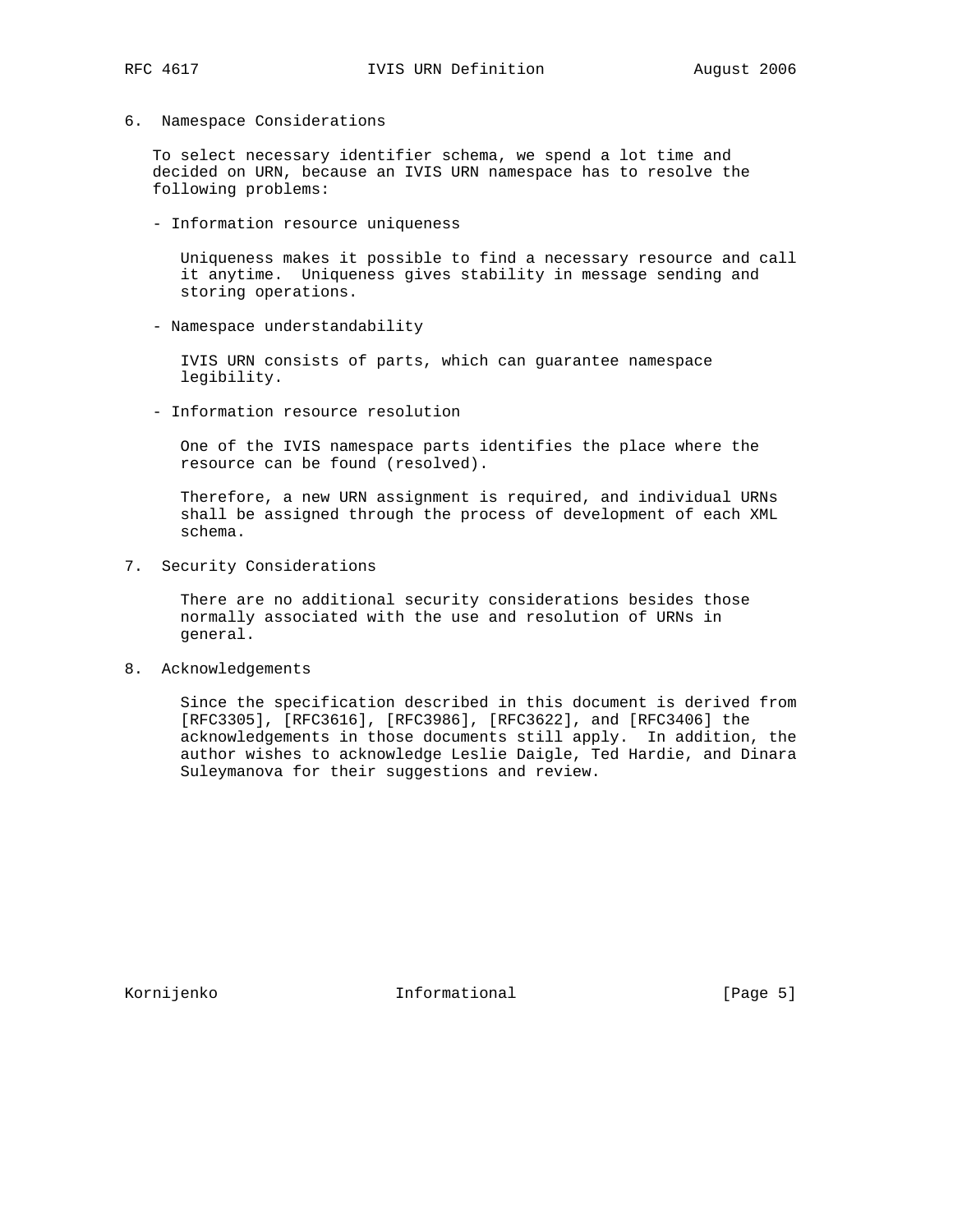## 9. References

- 9.1. Normative References
- [RFC3406] Daigle, L., van Gulik, D., Iannella, R., and P. Faltstrom, "Uniform Resource Names (URN) Namespace Definition Mechanisms", BCP 66, RFC 3406, October 2002.
	- [RFC3986] Berners-Lee, T., Fielding, R., and L. Masinter, "Uniform Resource Identifier (URI): Generic Syntax", STD 66, RFC 3986, January 2005.
- 9.2. Informative References
	- [RFC2434] Narten, T. and H. Alvestrand, "Guidelines for Writing an IANA Considerations Section in RFCs", BCP 26, RFC 2434, October 1998.
	- [RFC3305] Mealling, M. and R. Denenberg, "Report from the Joint W3C/IETF URI Planning Interest Group: Uniform Resource Identifiers (URIs), URLs, and Uniform Resource Names (URNs): Clarifications and Recommendations", RFC 3305, August 2002.
	- [RFC3616] Bellifemine, F., Constantinescu, I., and S. Willmott, "A Uniform Resource Name (URN) Namespace for Foundation for Intelligent Physical Agents (FIPA)", RFC 3616, September 2003.
	- [RFC3622] Mealling, M., "A Uniform Resource Name (URN) Namespace for the Liberty Alliance Project", RFC 3622, February 2004.
	- [W3C/IETF] URI Planning Interest Group, W3C/IETF September 2001, <http://www.w3.org/TR/2001/NOTE-uri-clarification- 20010921/>http://www.w3.org/TR/2001/NOTE-uri clarification-20010921/.
	- [RFC2141] Moats, R., "URN Syntax", RFC 2141, May 1997.
	- [RFC4234] Crocker, D., Ed. and P. Overell, "Augmented BNF for Syntax Specifications: ABNF", RFC 4234, October 2005.

Kornijenko 100 Informational (Page 6)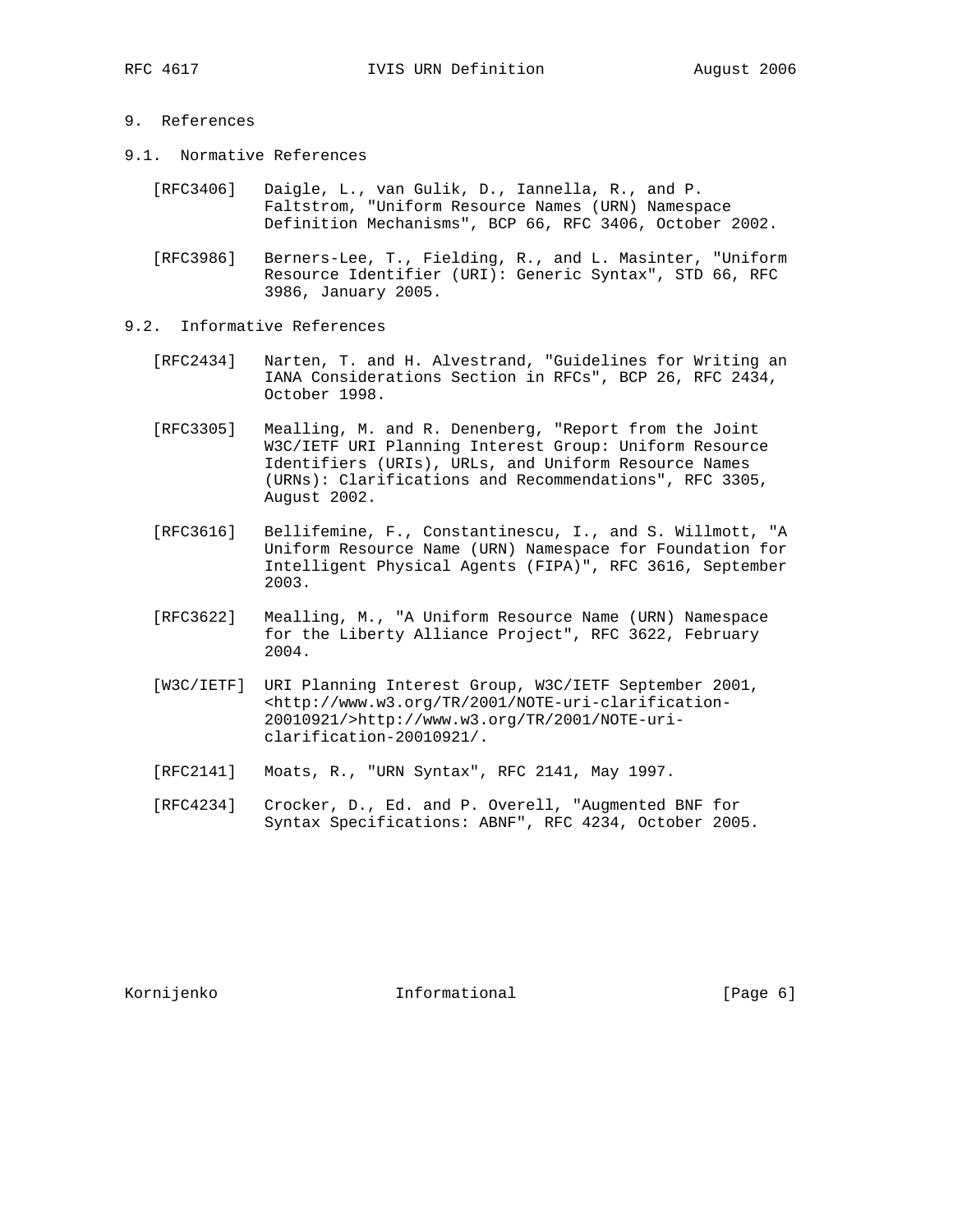Author's Address

 Jurijs Kornijenko ABC software LTD Software Architect Tallinas - 51 Riga, LV-1012

 Phone: +371 7082635 EMail: j.kornienko@abcsoftware.lv

Kornijenko 100 Informational 100 (Page 7)